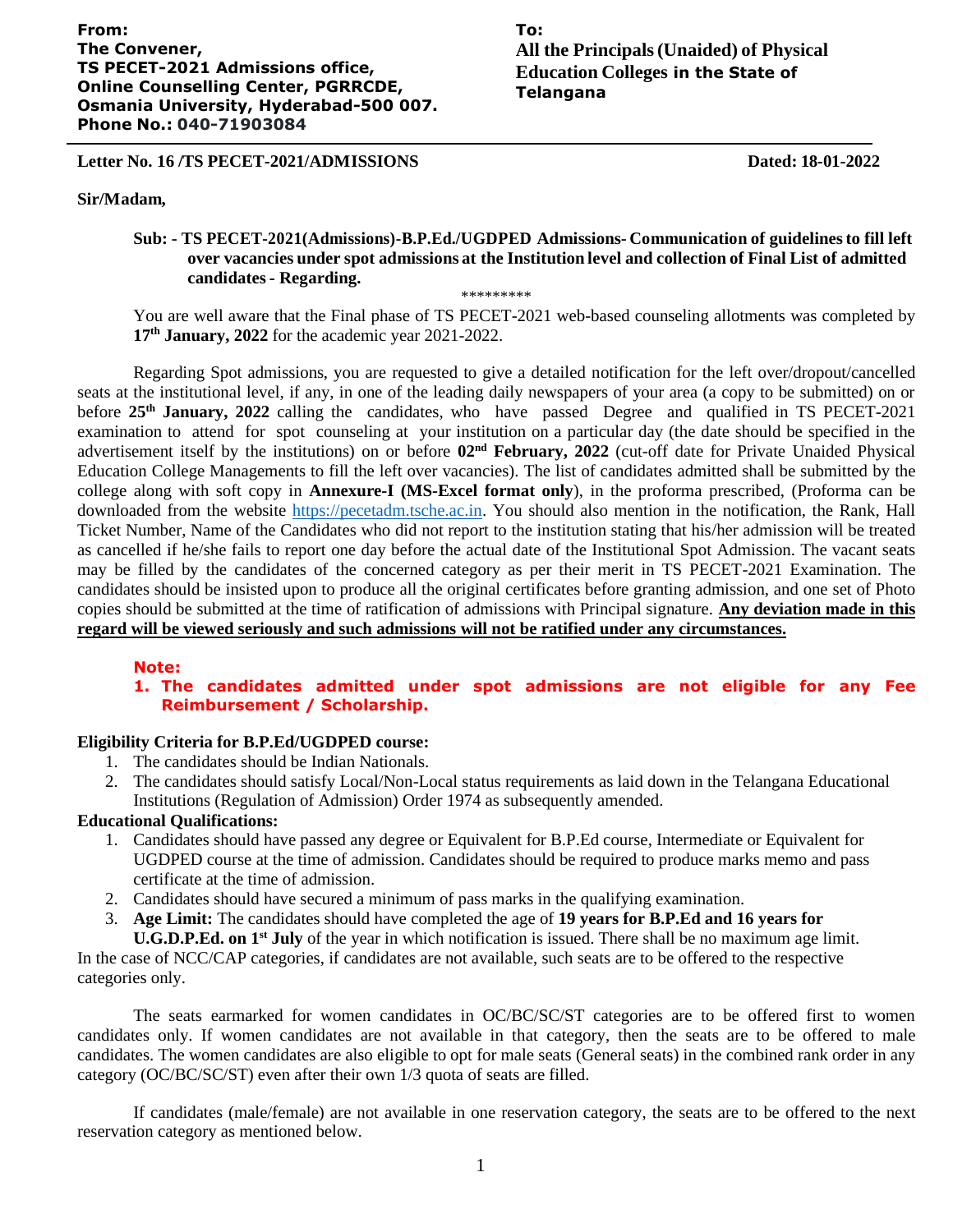| <b>Example: 1.</b> BC-E (Girl) $\rightarrow$ | $BC-E (Boy) \rightarrow$        | <b>BC-A</b> (Girl) | $\longrightarrow$ | $BC-A (Boy) \rightarrow$ |
|----------------------------------------------|---------------------------------|--------------------|-------------------|--------------------------|
| $BC-B$ (Girl) $\rightarrow$                  | <b>BC-B</b> (Boy) $\rightarrow$ | <b>BC-C</b> (Girl) | $\longrightarrow$ | $BC-C (Boy) \rightarrow$ |
| $BC-D$ (Girl) $\rightarrow$                  | $BC-D (Box) \rightarrow$        | OC (Girl)          | $\longrightarrow$ | OC (Box)                 |
|                                              |                                 |                    |                   |                          |

**Example: 2. SC** (Girl)  $\rightarrow$  **SC** (Boy)

If candidates are not available in the relevant local area, the "SC" category seats may be allotted to the "SC" candidates of the other two local areas in combined rank order.

**Example: 3. ST** (Girl)  $\rightarrow$  **ST** (Boy)

- a) If "ST" candidates are not available in one local area, the seats are to be allotted to "ST" candidates of other two local areas in the combined rank order.
- b) If "ST" candidates are not available in any local area, then the "ST" seats of each local area are to be allotted to "SC" candidates of the same local area in combined rank order.
- c) If "SC" candidates are not available in one local area, the seats are to be offered to "SC" candidates of other two local areas in the combined rank order.
- d) If "SC" candidates are not available in any local area, then the seats are to be offered to "ST" candidates of the same local area in order of merit.
- e) If "ST" and "SC" candidates are not available in any local area then the seats are to be diverted to "OC" (Open Category) of the concerned Local area.

In case, seats reserved for BC Category are unfilled even after exhausting all the candidates of BC-A, BC-B, BC-C, BC-D and BC-E (following rules of conversion), such seats may be offered to OC Candidates of that local area. If seats are still vacant, such seats may be offered to the candidate of other two local areas in the combined merit order.

According to the schedule given below, the spot admission seats are to be ratified by the convener. The model proforma to be submitted after the institutional Spot Admissions made is enclosed herewith for ready reference (**Annexure-I**). The details of Spot Admissions made are to be neatly typed in the Proforma and submit the same to the Convener by the Principal / authorized staff member with ID proof for ratification by the said date in accordance with the schedule positively. For clarification of doubts, if any, you are requested to contact the **Convener, TS PECET-2021 Admissions Office, Online Counselling Center, PGRRCDE, Osmania University, Hyderabad.** The list of candidates admitted during the institutional spot admissions is to be submitted to the convener TS PECET- 2021 Admissions for ratification according to the schedule given below. List submitted after the schedule date shall not be accepted.

# **SCHEDULE**

**All Telangana State Colleges 04 th February, 2022**

Further, you are requested to depute one staff member of your institution to collect the final list of candidates admitted from **Convener, TS PECET-2021 Admissions, Online Counselling Centre, PGRRCDE, Osmania University, Hyderabad** only on the date mentioned at 10.00.A. M. Please confirm this. Kindly establish the identity of your staff (with identity card) who comes for this purpose through proper documents.

**Processing Fee:** Candidates have to pay a **non-refundable processing fee** of Rs.500/- for SC/ST candidates and Rs.800/-for others at the time of Certificate Verification through RTGS/NEFT, in favour of **the Convener, TS PECET-2021 Admn., into our A/C No.: 305412010000228 with UNION BANK, BARKATPUR, Hyderabad. (IFSC Code: UBIN0830542)** and enclose original RTGS / NEFT pay-in-slip with list of candidates for approval

> Convener TSPECET-2021 Admissions

#### **Enclosures:**

1. Annexure I: Admission check list and Model Proforma for submission of institution spot admissions made.

**Note:** This notification is meant for the Private Unaided college managements to ratify the spot admissions made at the institutional level.